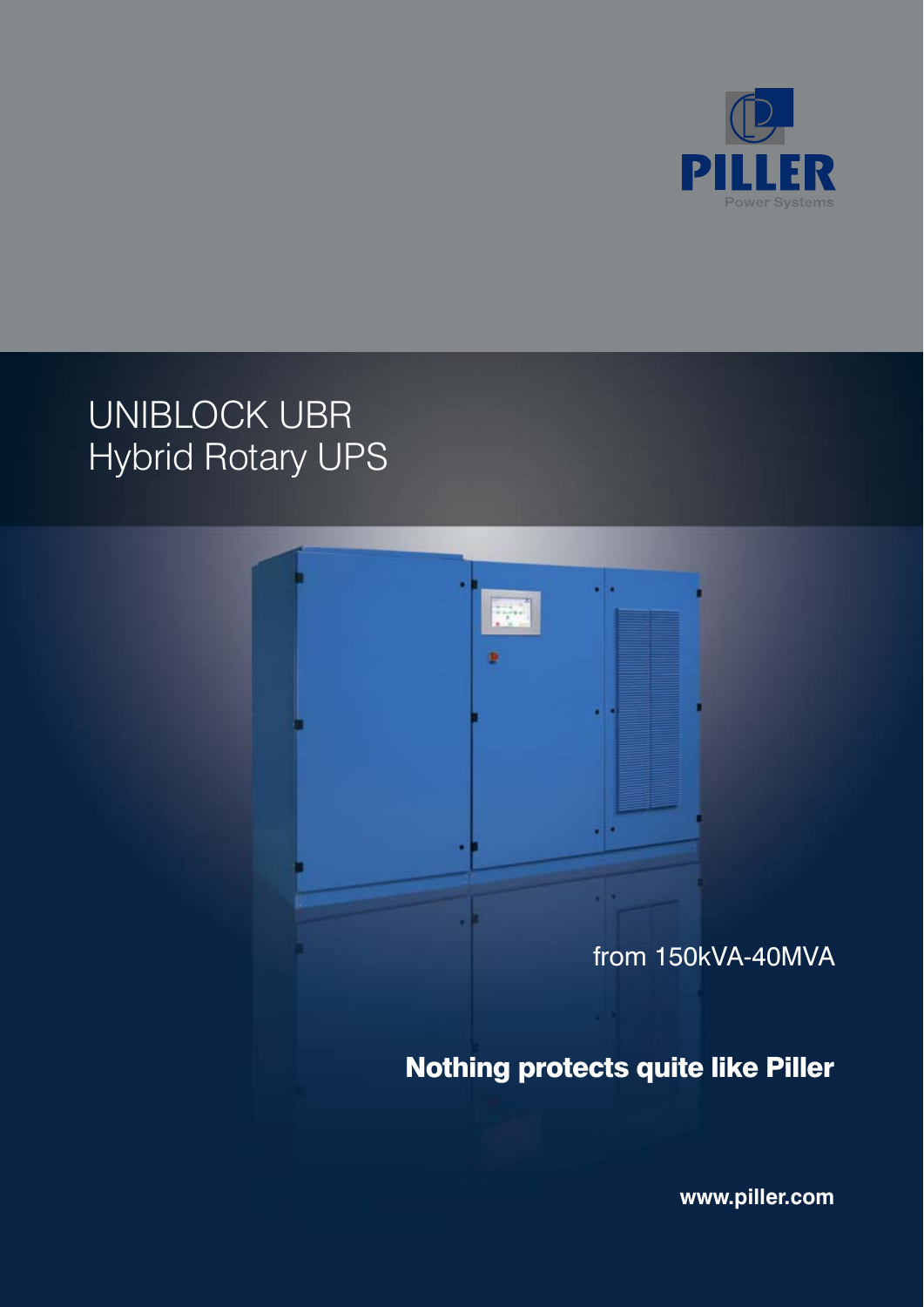

### About Piller

*Since its formation by Anton Piller in 1909, the company Piller has been synonymous with electrical machines of the highest quality and reliability. Today, Piller, from its headquarters in Germany and via its regional offices, representatives and distributors world-wide, continues that tradition into the 21st century.* 

*Piller produces high performance power protection systems and converters. Combined with the highest levels of client support and engineering excellence available anywhere, Piller is internationally recognised as the most respected name in its field.* 

*Piller is a wholly owned subsidiary of the multi-disciplined global UK engineering group, Langley Holdings plc. (www.langleyholdings.com)*





## The Problem

The internet and telecommunication revolution has transformed the way we do business, process data and communicate across the globe. As we become increasingly dependent upon information technology, minimising system failures is absolutely critical.

Nearly every day a mains failure occurs lasting longer than 10 milliseconds which seriously endangers the operation of computer centres and industrial processes. Of all the malfunctions in such operations one of the major causes is an interrupted or poor quality power supply.

Informed business leaders understand the need to minimise risk to their IT and industrial power systems and place power supply protection at the centre of their risk management strategy.

"Due to the increasing performance, processing speed and integration level of electronics, the requirements placed on the quality of power supplied to IT systems are so high that the necessary energy cannot usually be drawn directly from the public supply network" (VDEW: German Association of Electricity Supply Services).

Many businesses are unaware of the very real threat posed to them by the numerous and unexpected mains electrical supply disturbances and the resultant risk of data or production loss. Re-assembly of lost data or the re-starting of a production process can be extremely time-consuming at best and at worst impossible. For example, an analysis made in the USA forecasts the financial survival periods of major business sectors like Banking and Insurance companies to be between 2 - 5 days after the failure of their IT systems.

*Mains electrical supply disturbances are a major threat to business and the resulting loss of income or data is often disastrous.*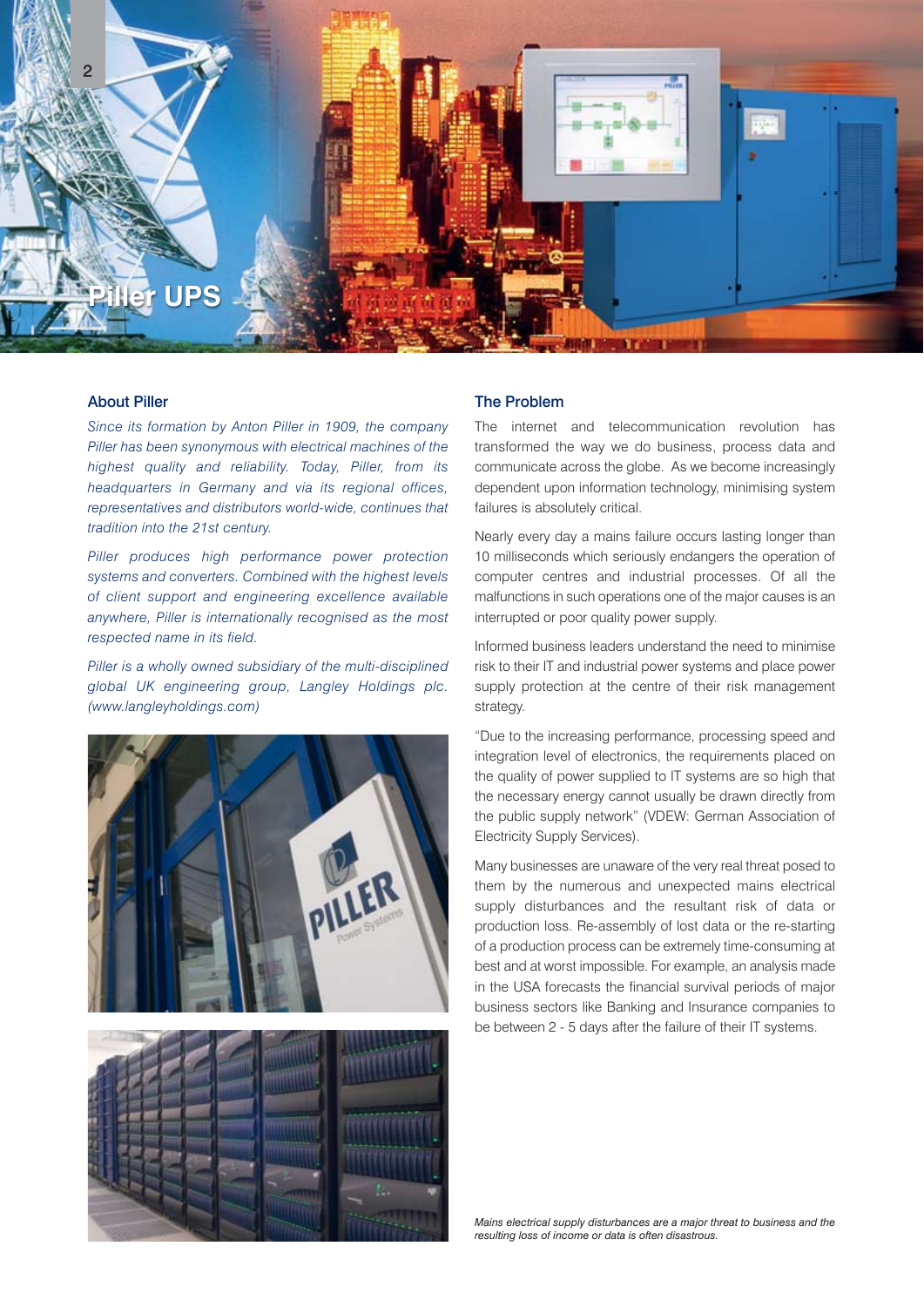**PROTECTING: Information Systems Broadcasting & Telecommunications Industrial Processes Medical & Scientific**

3

## **Maximum power supply when compromise is not an option**

## The Solution

A Piller Uninterruptible Power System (UPS) provides the essential cover, and peace of mind, that ensures mains disturbances don't have a major impact on your business. Piller is a leading manufacturer of large scale UPS and many thousands of Piller UPS are currently installed globally, providing major industries with the power protection they need.

The IT load is changing rapidly and todays UPS technology must have the capability to meet the needs of tomorrow. For example, in just a few years the design of UPS power requirements for data centres has grown to such an extent that there are serious implications for other UPS designs in use, but these additional demands are easily met by the unique Piller rotary technology!

The Uptime Institute sets out the requirements for the design of data centres to various standards. As you move up these standards fewer and fewer solutions are capable of supporting these levels. At the highest standard required by data centres, entire redundant UPS systems must support a single load and this creates new technical challenges not readily met by mass produced UPS solutions.

Governed by various levels of infrastructure that must surround computing technology the Uptime Institute states that there is a requirement for the best data centres to be protected at the industry standard tier level 4.

A Piller UNIBLOCK UBR has the versatility and capability to meet these demands through characteristics such as:-

- Full galvanic isolation for independently earthed systems
- Internal redundancy for optimum reliability
- Unique dual diversified input capability
- Voltage and frequency control for synchronised systems
- Adaptability for changes in load demands such as leading power factor
- Short circuit capability

Piller has many years experience operating internationally in providing high-performance power systems, and Piller UNIBLOCK UBR technology is based on this know-how. Our unique concept is the combination of high performance motor generator construction with straightforward power electronics, controlled and managed by the latest processor technology.

This topological approach to UPS design has been repeatedly proven to be the best choice when compromise is not an option.



*'Informed business leaders place power supply protection at the centre of their risk management strategy'*

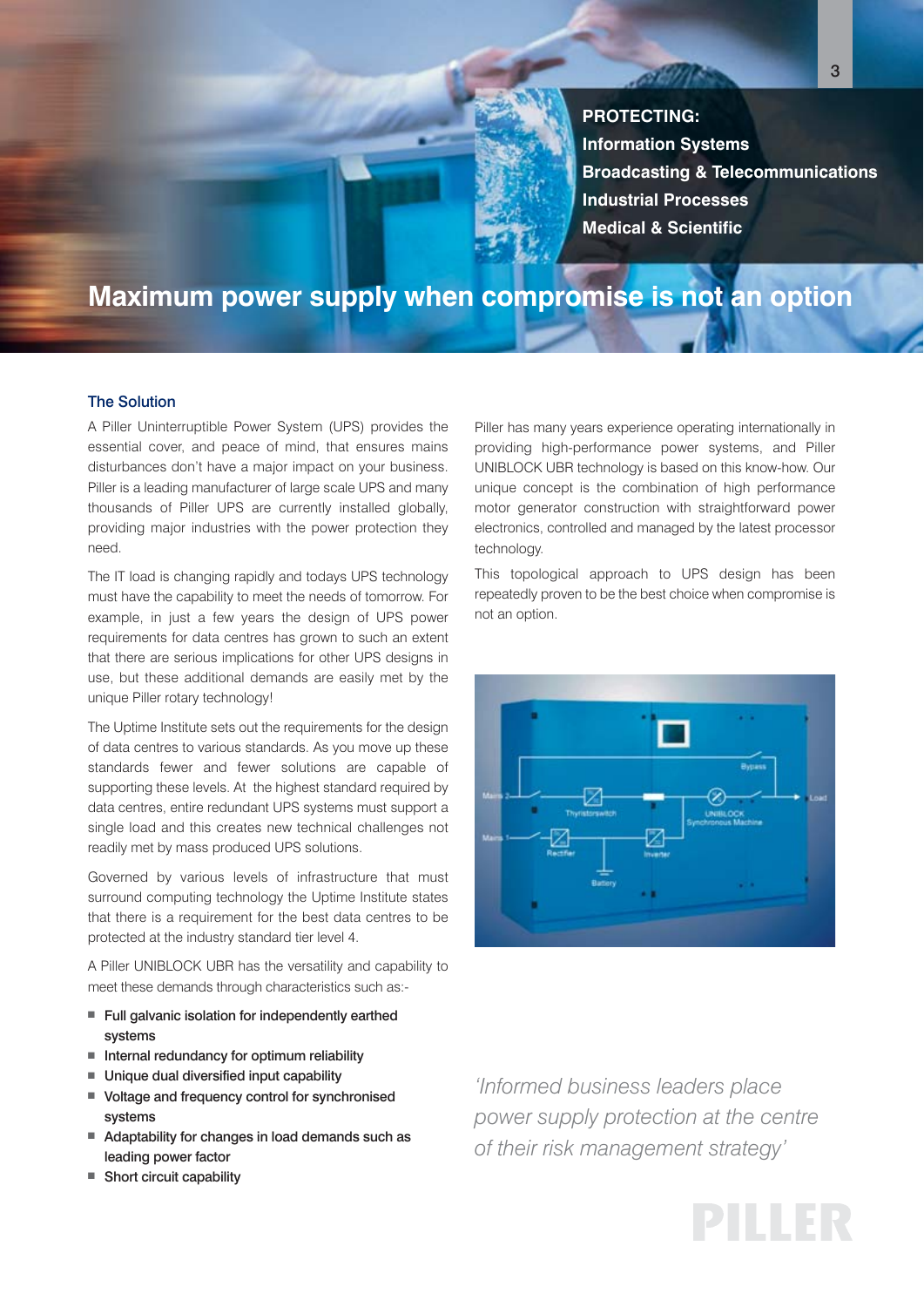

The Piller UNIBLOCK machine combines a motor and a generator in one, three-phase synchronous unit. During construction, the windings of both components are incorporated in a shared stator and are excited by a common rotor. The energy transfer from the motor to the generator takes place via direct magnetic coupling without loss and without electro-mechanical conversion, thus providing electrical (galvanic) isolation between the mains supply and the load.

The advantages of this form of construction, which has a high load-carrying capacity are:- it is robust, highly efficient, can be loaded continuously and overloaded simultaneously, which is not possible with power electronics alone as found in a static UPS.

The UNIBLOCK machine prevents load disturbances reaching the mains. It has a damper cage which absorbs current harmonics, irrespective of load current and load power factor. Unbalanced loads are also equalised.

By combining the UNIBLOCK machine with the topology of the UBR configuration, a truly unique concept has been achieved: a natural sine wave whilst utilising the flexibility of power electronics but still maintaining an extremely high degree of reliability.



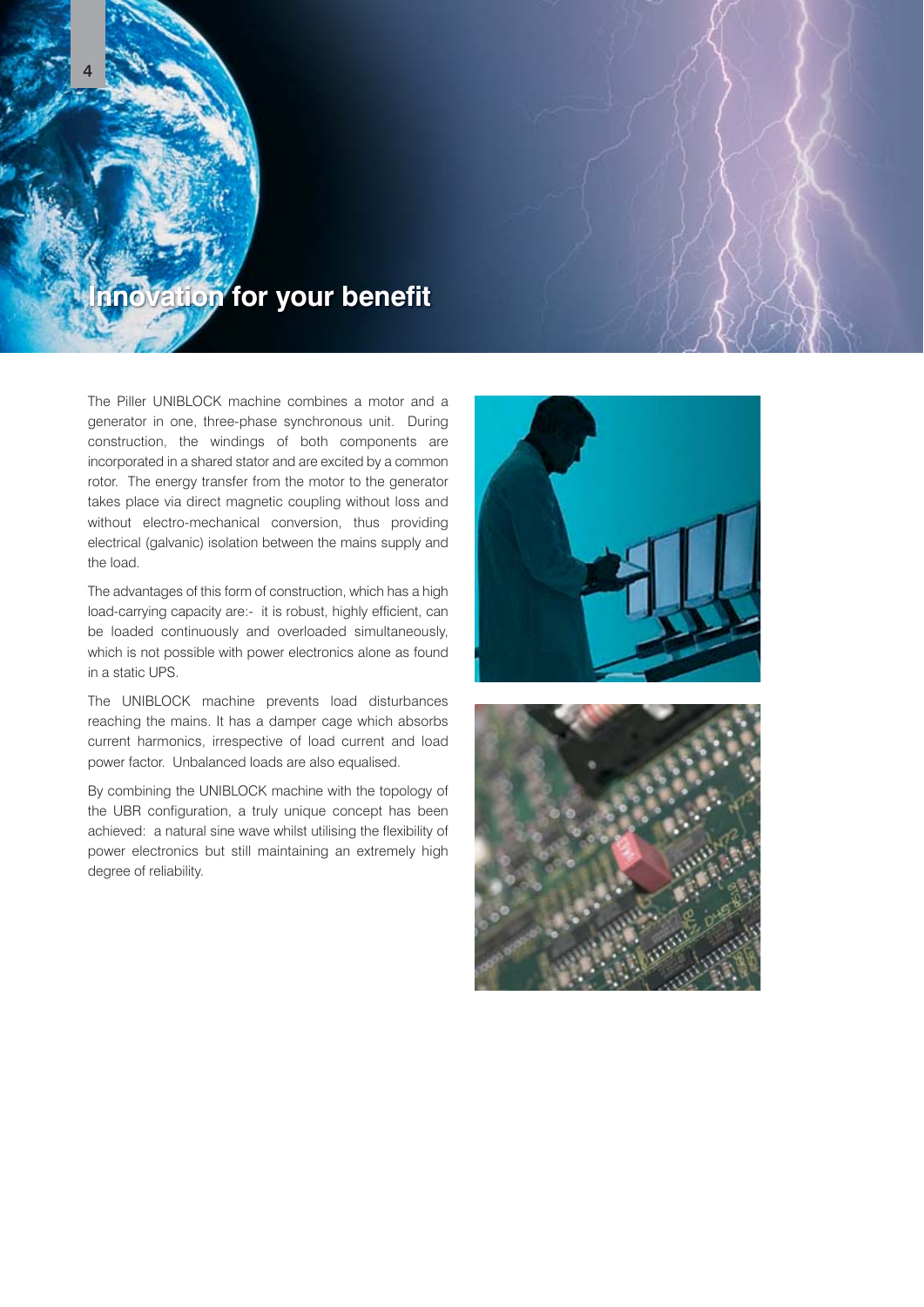



# **UNIBLOCK UBR a truly unique concept**

## Why the Piller UNIBLOCK UBR system is superior to other UPS systems

| Feature                                           | <b>Benefit</b>                                                                                                                                                                                                                                                                 |  |  |
|---------------------------------------------------|--------------------------------------------------------------------------------------------------------------------------------------------------------------------------------------------------------------------------------------------------------------------------------|--|--|
| Very high reliability.                            | Higher availability and reduced risk to your critical loads.                                                                                                                                                                                                                   |  |  |
| High inherent fault clearing capacity.            | Rapid disconnection of faulty loads is possible even in battery operation.<br>No by-pass supply needs to be present, which is necessary for static<br>systems, which reduces the risk of outages to your critical load.                                                        |  |  |
| Higher efficiency.                                | Reduces operating costs and minimises the total cost of ownership of your<br>UPS system.                                                                                                                                                                                       |  |  |
| No power capacitors or electric fans.             | Reducing your maintenance costs and more importantly removing the risk of<br>unplanned failure of these components.                                                                                                                                                            |  |  |
| Full galvanic isolation.                          | Independent earthing systems are easily implemented avoiding circulating<br>currents and erratic discrimination without the need for additional isolation<br>transformers - this reduces your system complexity, improves efficiency, and<br>gives you cost and space savings. |  |  |
| Near unity input power factor.                    | Power factor protection is not required saving you capital and maintenance<br>costs.                                                                                                                                                                                           |  |  |
| No crest factor limit.                            | Capable of delivering high peak currents for harmonic loads.                                                                                                                                                                                                                   |  |  |
| Water-cooled option.                              | Direct coupled cooling eliminates your need for air-conditioning, saving you<br>space, cost, and removes the need for additional maintenance overheads.                                                                                                                        |  |  |
| Full voltage and frequency control.               | UBR is the only UPS to offer rotary characteristics combined with double<br>conversion allowing you to synchronise for your Tier 3 and Tier 4<br>requirements.                                                                                                                 |  |  |
| Redundant power conditioning paths.               | The UPS can be fed from different sources via separate power conditioning<br>paths which can dramatically increase your scheme reliability.                                                                                                                                    |  |  |
| Natural sine wave generation.                     | The UPS output is a pure, natural sine wave that gives you a future-proofed<br>UPS for your ever changing IT loads                                                                                                                                                             |  |  |
| A damper cage for filtering harmonics.            | No additional harmonic filtering required; improves efficiency, saves you<br>space and cost.                                                                                                                                                                                   |  |  |
| Capable of active change in redundancy<br>status. | Optimising your UPS system based on the actual loads, giving higher levels<br>of efficiency and reducing risk to your load.                                                                                                                                                    |  |  |
| Extremely low AC battery ripple.                  | Lower AC ripple (compared with static) extends the service life of your<br>battery.                                                                                                                                                                                            |  |  |
| Low internal sub-transient reactance.             | Clean voltage sine wave reducing voltage distortion for high harmonic loads,<br>reduces your need for harmonic filters saving you money.                                                                                                                                       |  |  |

PILLER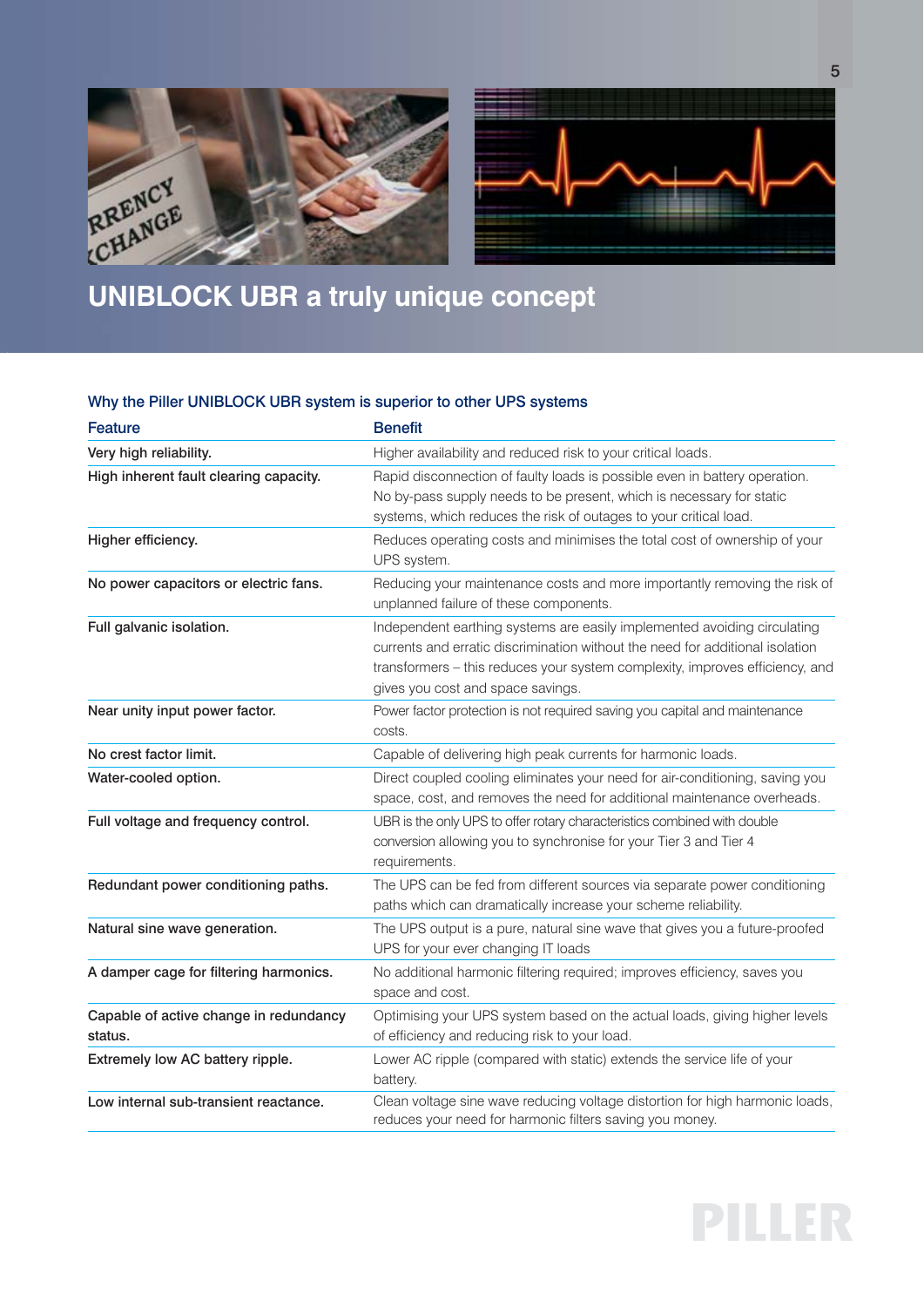

## Fault Clearing Capability

The UNIBLOCK by virtue of its low output impedance inherently delivers fault current of 14 times the nominal full load. Offering fault current delivery similar to the systems utility transformer, security is provided even when utility power is not available to the site. This guarantees disconnection of a downstream fault within 10 milliseconds, without going to an unprotected bypass source, if available, as required by other UPS systems! With UNIBLOCK during fault clearing, full UPS function – including battery operation – is maintained and remaining loads are unaffected. The UNIBLOCK UBR assures that a localised fault won't take out the entire data centre.

This inherent ability to clear faults is a critical attribute in  $N+N$ system architecture where the load needs to be supplied by synchronous supplies from the independent UPS systems. Both independent UPS systems can be synchronised to each other and maintain full short circuit clearing ability under all

## UNIBLOCK UBR with dual input



operating modes. Other UPS systems are unable to provide a total fault clearing capability in order to remain synchronised.

The unique configuration flexibility of the UNIBLOCK UBR means that a number of distinct system advantages can be utilised to facilitate the need to be concurrently maintainable and truly redundant. These advantages are not all available on other technologies:

|                                                                         | <b>UNIBLOCK</b><br><b>UBR</b> | Example<br>Diesel UPS | Example<br><b>Static UPS</b> |
|-------------------------------------------------------------------------|-------------------------------|-----------------------|------------------------------|
| Number of full load power paths (including bypass) <sup>1</sup>         |                               |                       | З                            |
| Number of conditioning power paths 1                                    | З                             | 2                     | 2                            |
| External system to system synchronisation <sup>2</sup>                  |                               |                       |                              |
| Short circuit fault discrimination without Utility                      |                               |                       |                              |
| Full UPS function without bypass                                        |                               |                       |                              |
| External synchronisation capability with full UPS function <sup>2</sup> |                               |                       |                              |
| Isolated 4 pole N-E system capability (for $S+S$ solutions) $3$         |                               |                       |                              |
| Full galvanic isolation 3                                               |                               |                       |                              |
| Dual input capability for power conditioning paths <sup>4</sup>         |                               |                       |                              |

1 The UNIBLOCK UBR is unique in providing power conditioning and isolation on three paths.

2 Static and Diesel UPS lose some functionality.

3 Without additional isolation transformers in Static and Diesel UPS, circulating currents can arise.

4 Input distribution failure does not force the use of emergency back-up mode and provides concurrent maintenance upstream.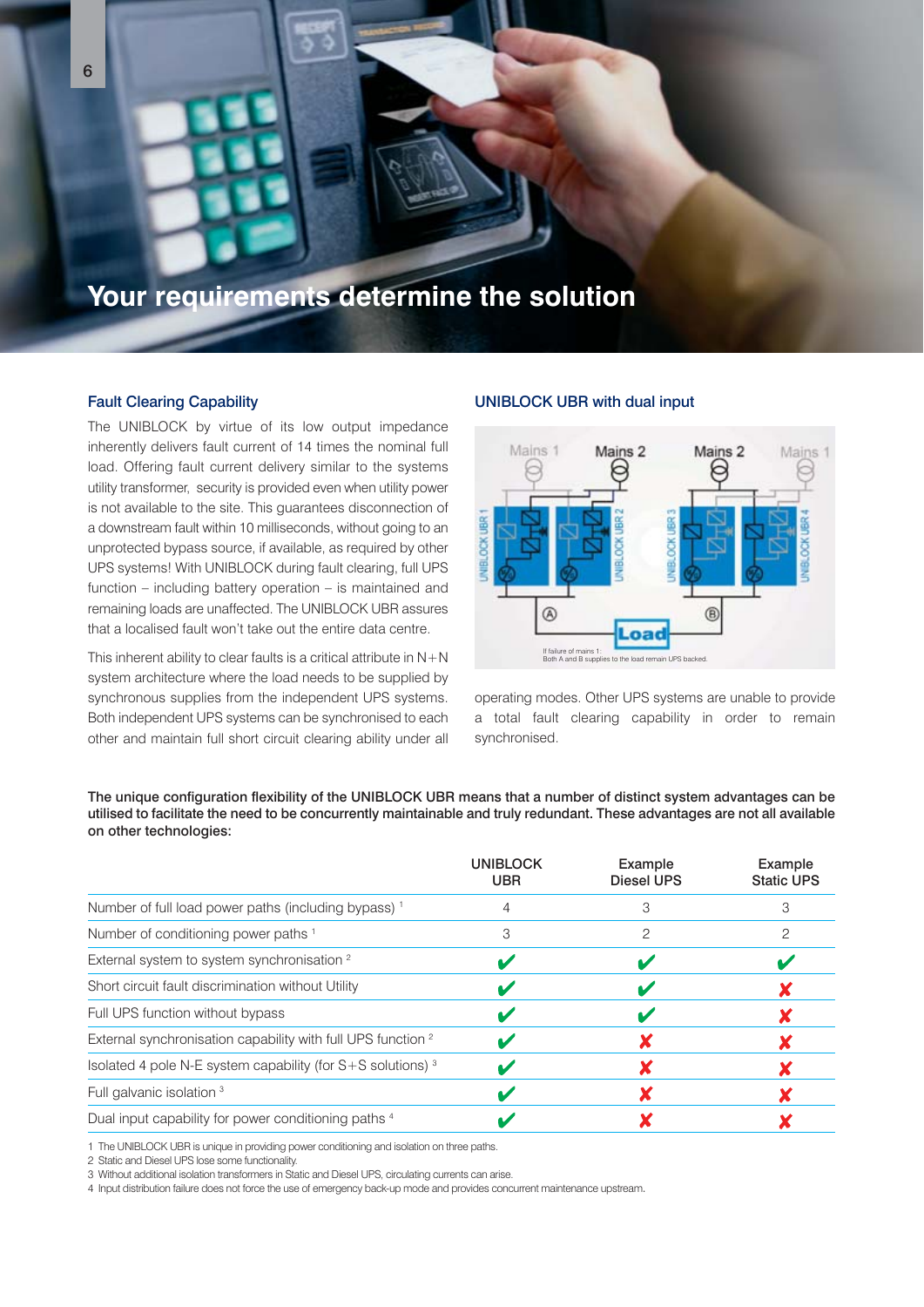

## UNIBLOCK UBR with built-in Water Cooling

Expensive air-conditioning or ventilation measures are unnecessary where chilled water is readily available.

The integrated cooling unit provides the UPS system with its own climate. The UPS can even be operated in small rooms, in aggressive environments or one containing dust or aerosols. Each water-cooled Piller UNIBLOCK UBR module is equipped with its own correctly rated cooler. This means that no air-conditioning unit is required.

#### Advantages:

- Higher efficiency of your system
- Insensitive to the amount of pollution in the surrounding air
- Lower investment costs
- Lower operating costs
- One supplier, one service partner
- Smaller space requirement
- Reduced noise pollution

#### UNIBLOCK UBR in Containerised Units

As an alternative to the stationary version, the UNIBLOCK system is also available as a high-performance and economical container unit. All components necessary for operation are integrated into the container. The system is immediately ready for operation after it has been coupled to the AC supply system. This variant eliminates planning costs and the costs of integrating the system into the building structure.





*Cross section of water-cooled unit*

*A: The enclosed air circuit is operated by an internal fan impeller incorporated in the rotor of the electrical machine.*

*B: The UNIBLOCK UBR with built in water cooling is connected to the chilled water circuit of the building.*



*'UNIBLOCK UBR assures a localised fault won't take out the entire data centre'*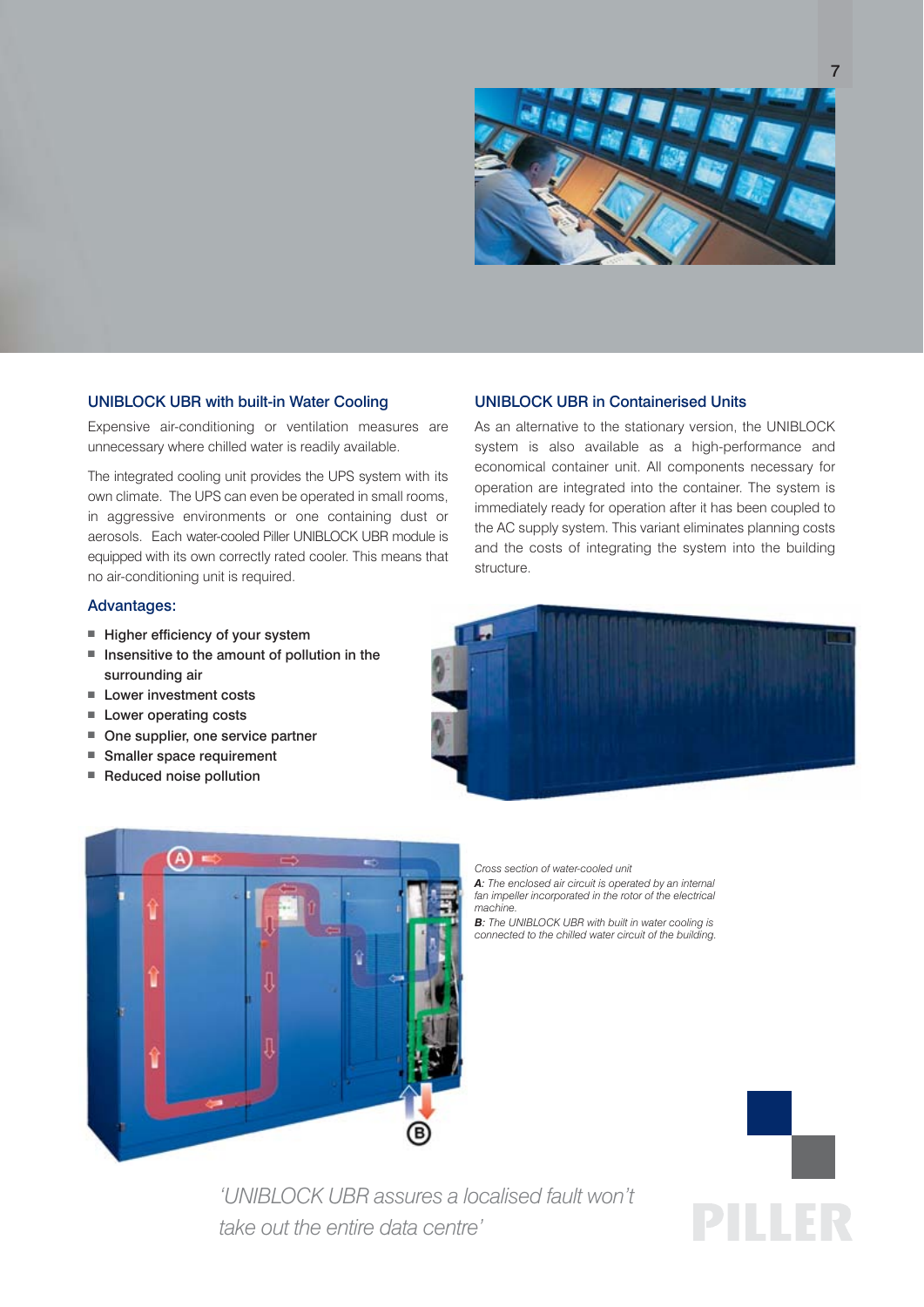## **UNIBLOCK UBR user-friendly touch control**

## Operator Control

8

The state-of-the-art touch control panel is designed for optimum man/machine communication. The clear layout and intuitively accessible control panel has been made fully userfriendly. A built-in mimic display with clear symbols allows all operating states to be seen at a glance.

Detailed information on the condition of the individual modules is immediately available. Additionally, interactive communication with built-in safety routines prevents unintentional switching operations. The optional remote control version enables remote monitoring and management, for example at a central command centre, with simultaneous access to individual systems.

#### Touch Panel Features

- High resolution colour display
- Visualisation system for rapid capture of parameters such as current, voltage, frequency and phase
- Multi-lingual menu for use in specific countries
- Menu-driven operator prompts for fast access
- Field-proven, in-depth information for precise system monitoring
- Diagnostic system with built-in event monitor, storing the last 1200 events
- Battery monitor for battery parameters such as current, voltage and temperature

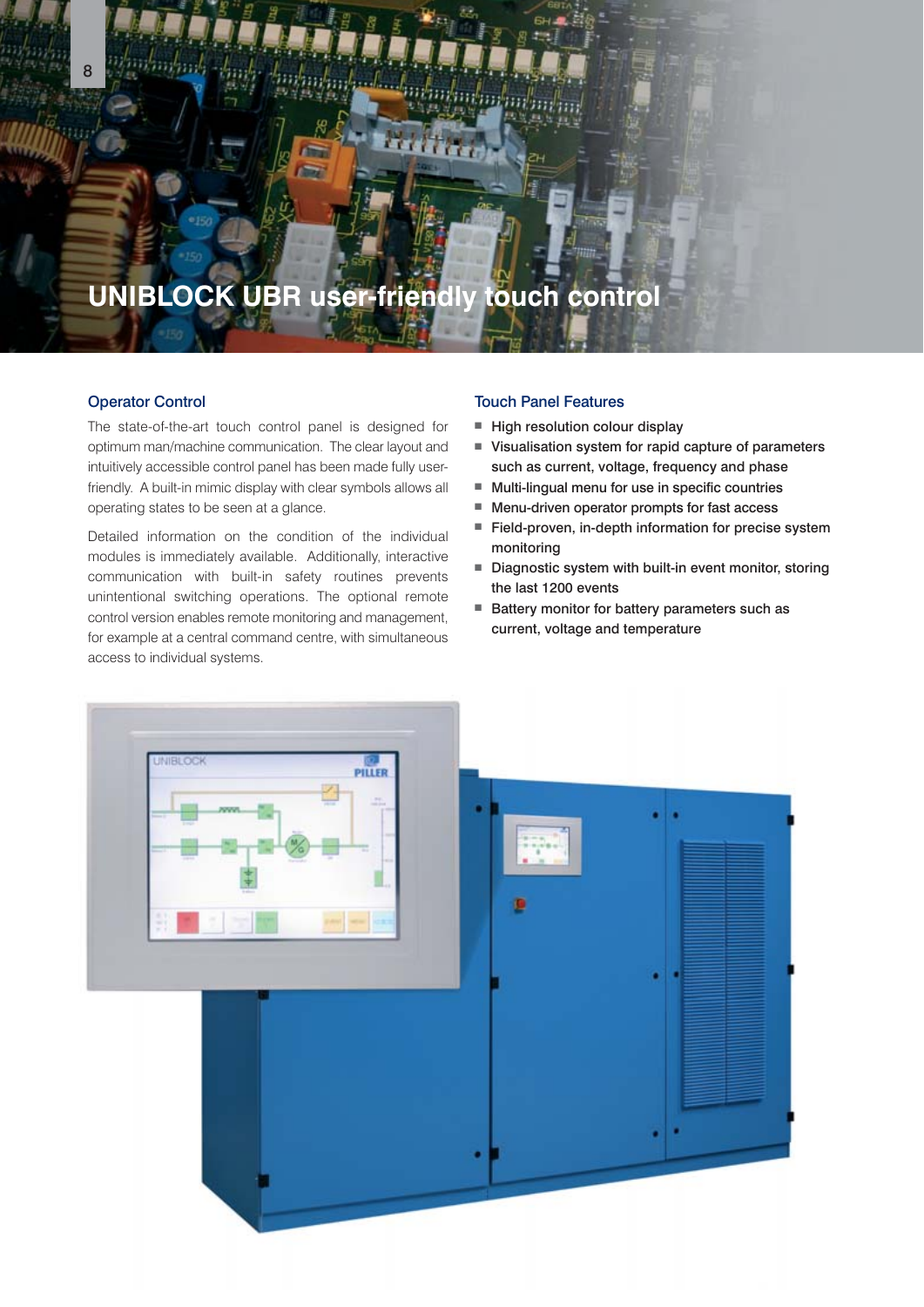

The UNIBLOCK UBR module has a full range of connection and interface options to allow the UPS to be integrated within the BMS/EMS systems of the building to ensure compatibility and simplicity of installation.

#### Remote Diagnostics Service

To offer you the highest level of service and support possible UNIBLOCK has the potential for two-way communication between the UPS module and our national service centres. Through this link, Piller can offer an enhanced support service to clients and provide both remote diagnostic and remote service support solutions through dedicated Remote Diagnostics Service (RDS).

## Remote Access

The system can be configured with two different levels of access; these levels are set-up as part of the commissioning process and are then password protected within the UPS system menu. With the different levels of access, there are different levels of control:

The first allows for the events and status to be 'read only'. This means that the engineer can only request information and view the event log. No changes can be made to the system.

A higher second level allows for the events and status to be read and then allows the engineer to remotely take full control of, and change the operational state of the UPS module.



*'state-of-the-art touch control panel is designed for optimum man/machine communication'*

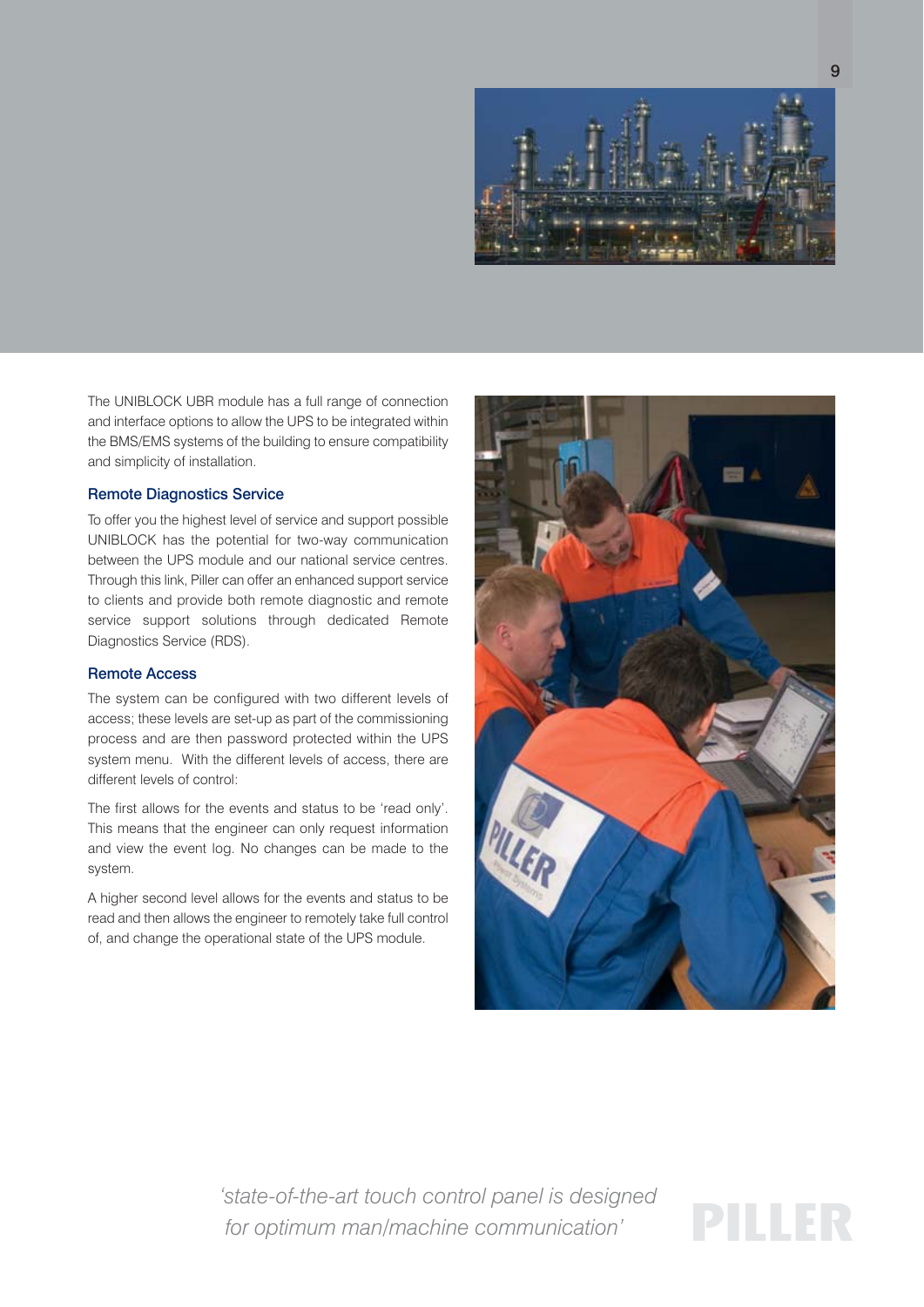

Competence and responsiveness are the watchwords of our business.

Piller believe that product and service belong together, and the Piller name is synonymous with excellent after sales service. The best technology is only as good in the long term as the service that underpins it.

For this purpose, a comprehensive network of qualified service staff is available – world-wide.

The premium quality and technical maturity of every Piller product already guarantees a high degree of functional security, and together with quality maintenance, this further reduces any risk of possible breakdown.

Piller offers a comprehensive package of services tailored to your requirements:

- Technical consultation
- Operator training
- Functional testing
- Maintenance
- Fault analysis and troubleshooting
- Customer training
- Remote system diagnosis and support

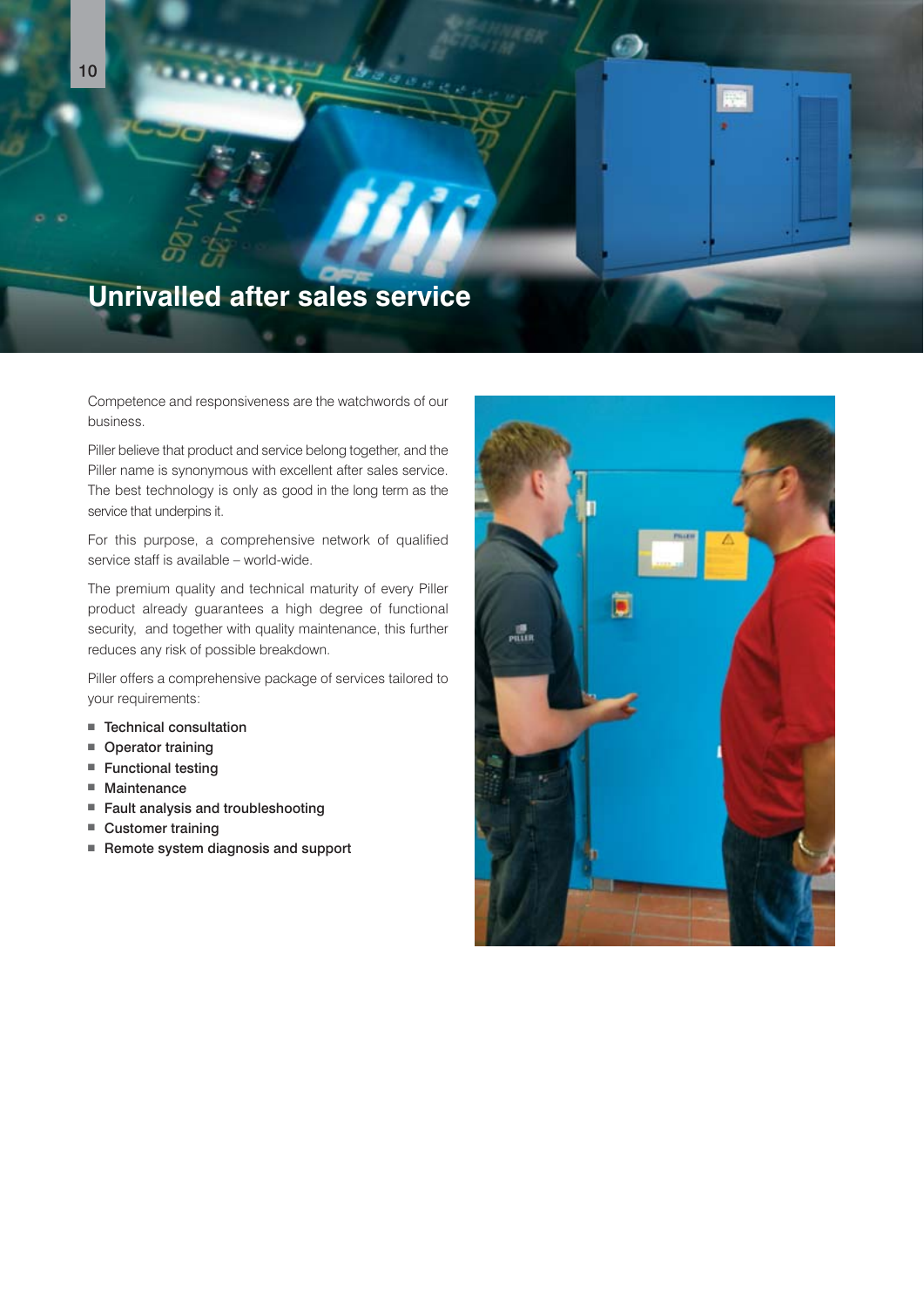

## Service Team Capability

Piller's customer service engineering team is highly qualified and trained on all products and services. As a combined total, field service teams have centuries of experience working on three generations of UPS system. Piller operates a 'best of breed' philosophy in all working practices and is believed to be market leaders in first time resolution of site problems.

## Piller Emergency Call-Out Service

Piller understand that malfunctions also occur outside working hours, which is when competent help is needed quickly. An emergency call out service ensures that a Piller Service specialist can be reached quickly. Service centres are strategically positioned in relation to Piller's installed base, for the best possible response time and familiarity with every installation.







*'on demand 24 hours a day, 365 days a year'*